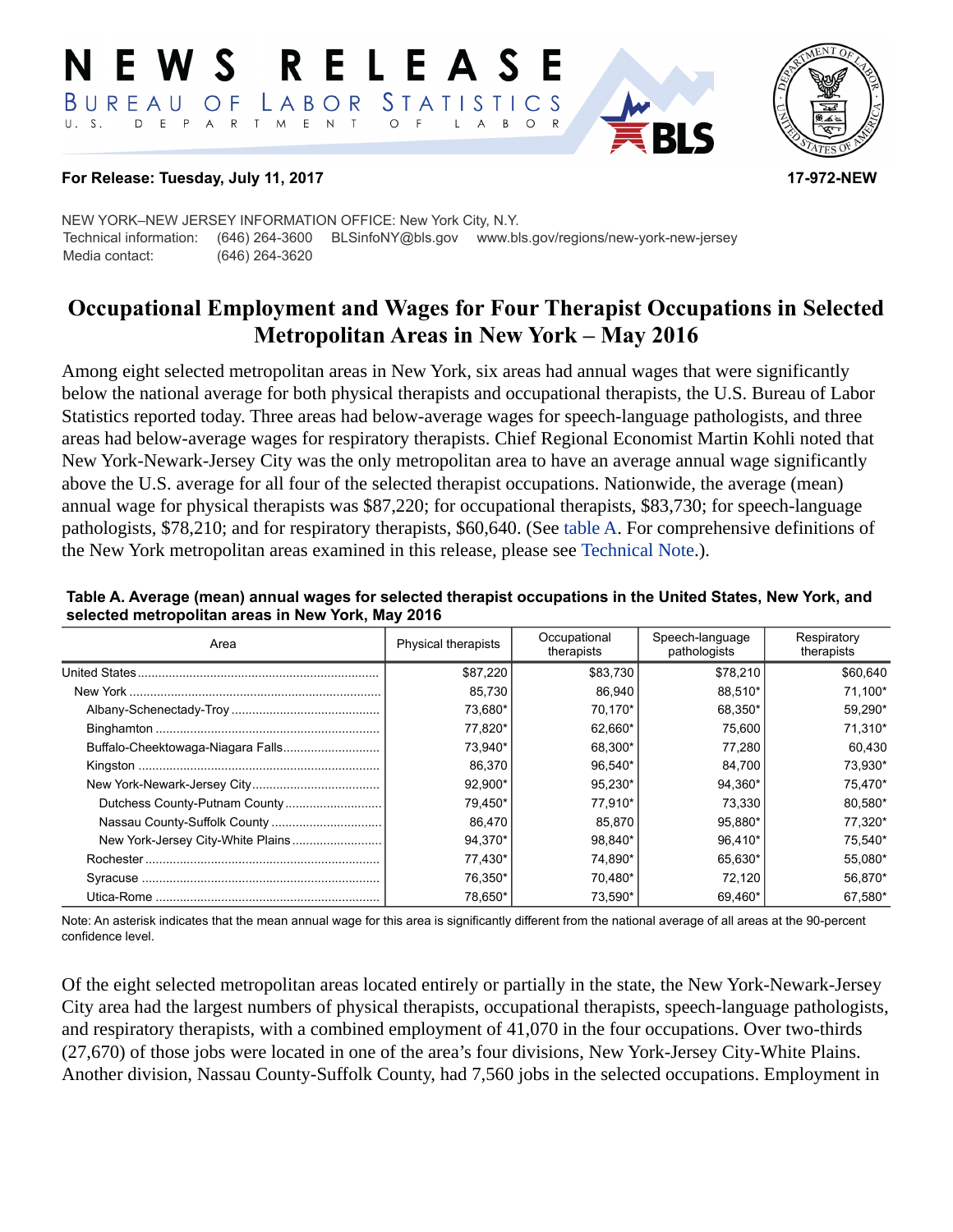these four occupations combined was less than 3,300 in each of the remaining selected metropolitan areas in New York for which data were available. (See [table B](#page-1-0). The New York-Newark-Jersey City area's Newark Metropolitan Division contains no counties in New York, and its data have not been presented in this release.)

| Area                              | <b>Physical therapists</b> | Occupational<br>therapists | Speech-language<br>pathologists | Respiratory<br>therapists |
|-----------------------------------|----------------------------|----------------------------|---------------------------------|---------------------------|
|                                   | 216,920                    | 118,070                    | 135.980                         | 126,770                   |
|                                   | 16,390                     | 8,130                      | 11,360                          | 5.840                     |
|                                   | 840                        | 440                        | 690                             | 310                       |
|                                   | 170                        | 100                        | 110                             | (1)                       |
|                                   | 1,020                      | 600                        | 1,170                           | 470                       |
|                                   | 140                        | 80                         | 90                              | 50                        |
|                                   | 16,110                     | 7,980                      | 11.110                          | 5.870                     |
|                                   | 320                        | 130                        | 180                             | 90                        |
| Nassau County-Suffolk County      | 3,380                      | 1,280                      | 2,000                           | 900                       |
| New York-Jersey City-White Plains | 10.520                     | 5,420                      | 7,630                           | 4.100                     |
|                                   | 980                        | 620                        | 700                             | 390                       |
|                                   | 590                        | 320                        | 330                             | 220                       |
|                                   | 260                        | 190                        | 150                             | 90                        |

<span id="page-1-0"></span>**Table B. Employment of selected therapist occupations in the United States, New York, and selected metropolitan areas in New York, May 2016** 

Footnotes:

<span id="page-1-1"></span>(1) Data not available.

# **Wages for physical therapists in selected metropolitan areas in New York**

Physical therapists in the New York-Newark-Jersey City metropolitan area earned \$92,900 per year, measurably above the U.S. average of \$87,220. Wages were significantly below the national average for this occupation in 6 of the 8 eight selected metropolitan areas in New York, with averages ranging from \$73,680 in Albany-Schenectady-Troy to \$78,650 in Utica-Rome. Wages for physical therapists in Kingston were not measurably different from the national average.

## **Wages for occupational therapists in selected metropolitan areas in New York**

The New York-Newark-Jersey City area had a mean annual wage of \$95,230 for occupational therapists, significantly above the U.S. average of \$83,730. Kingston (\$96,540) was the only other of the selected New York metropolitan areas with a mean wage significantly above the U.S. average. The remaining six selected metropolitan areas in the state had wages significantly below the national average for occupational therapists, with averages ranging from \$62,660 in Binghamton to \$74,890 in Rochester.

## **Wages for speech-language pathologists in selected metropolitan areas in New York**

One metropolitan area, New York-Newark-Jersey City, had a mean annual wage for speech-language pathologists (\$94,360) that was significantly higher than the \$78,210 national average. Three metropolitan areas had wages for speech-language pathologists that were measurably lower than the national average: Rochester (\$65,630), Albany-Schenectady-Troy (\$68,350), and Utica-Rome (\$69,460). The remaining selected metropolitan areas had wages that were not measurably different from the U.S. average for the occupation.

## **Wages for respiratory therapists in selected metropolitan areas in New York**

Four metropolitan areas had average wages for respiratory therapists that were significantly higher than the \$60,640 national average: New York-Newark-Jersey City (\$75,470), Kingston (\$73,930), Binghamton (\$71,310), and Utica-Rome (\$67,580). Three areas had wages for respiratory therapists that were measurably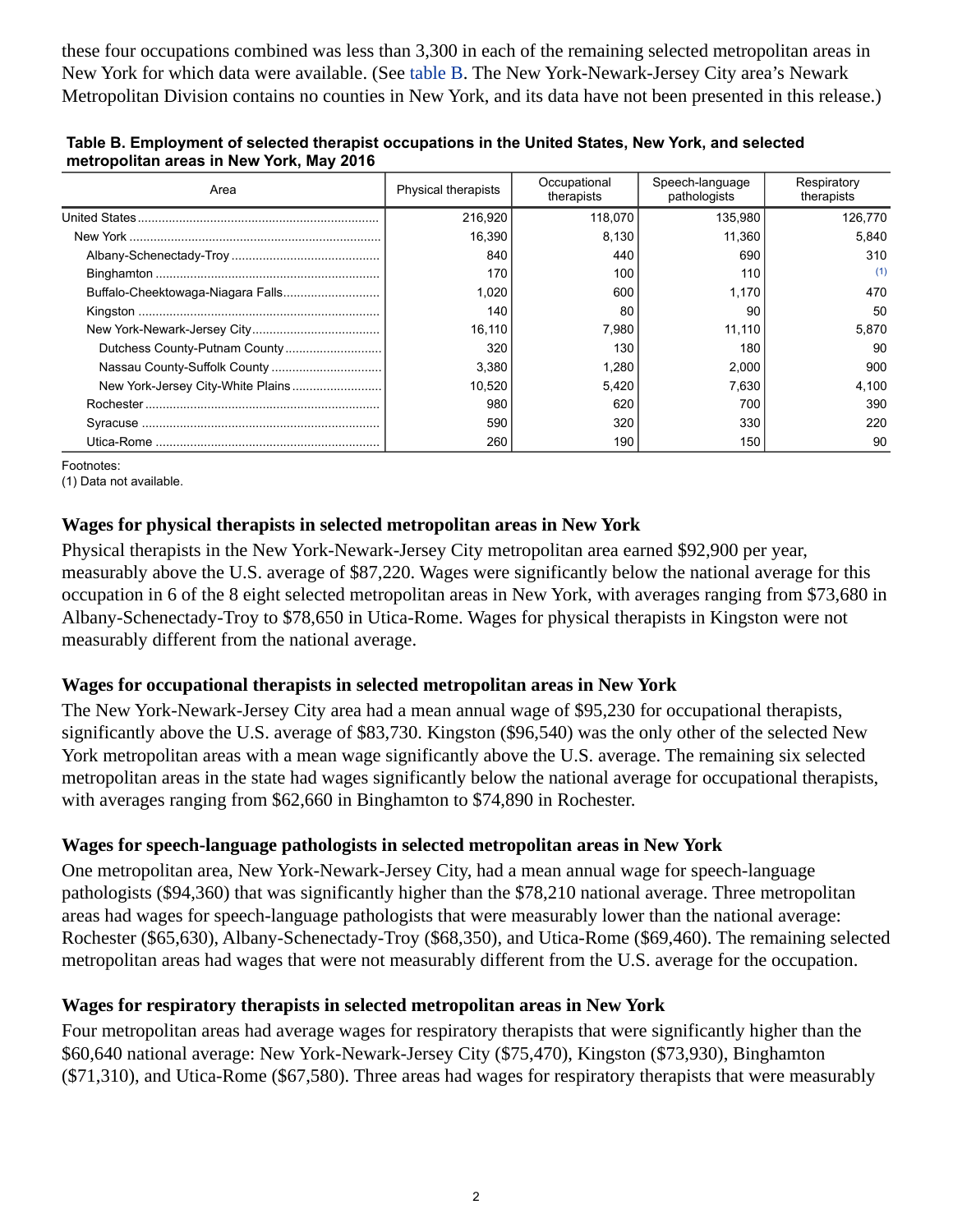lower than the national average: Rochester (\$55,080), Syracuse (\$56,870), and Albany-Schenectady-Troy (\$59,290). Wages for respiratory therapists in Buffalo-Cheektowaga-Niagara Falls were not measurably different from the U.S. average.

These statistics are from the Occupational Employment Statistics (OES) survey, a federal-state cooperative program between BLS and State Workforce Agencies, in this case, the New York State Department of Labor and the New Jersey Department of Labor and Workforce Development.

#### **Note**

A value that is statistically different from another does not necessarily mean that the difference has economic or practical significance. Statistical significance is concerned with the ability to make confident statements about a universe based on a sample. It is entirely possible that a large difference between two values is not significantly different statistically, while a small difference is, since both the size and heterogeneity of the sample affect the relative error of the data being tested.

# **Technical Note**

<span id="page-2-0"></span>The Occupational Employment Statistics (OES) survey is a semiannual survey measuring occupational employment and wage rates for wage and salary workers in nonfarm establishments in the United States. The OES data available from BLS include include cross-industry occupational employment and wage estimates for the nation; over 650 areas, including states and the District of Columbia, metropolitan statistical areas (MSAs), metropolitan divisions, nonmetropolitan areas, and territories; national industry-specific estimates at the NAICS sector, 3-, 4-, and selected 5- and 6-digit industry levels; and national estimates by ownership across all industries and for schools and hospitals. OES data are available at [www.bls.gov/oes/tables.htm](https://www.bls.gov/oes/tables.htm).

OES estimates are constructed from a sample of about 1.2 million establishments. Each year, two semiannual panels of approximately 200,000 sampled establishments are contacted, one panel in May and the other in November. Responses are obtained by mail, Internet or other electronic means, email, telephone, or personal visit. The May 2016 estimates are based on responses from six semiannual panels collected over a 3-year period: May 2016, November 2015, May 2015, November 2014, May 2014, and November 2013. The overall national response rate for the six panels, based on the 50 states and the District of Columbia, is 73 percent based on establishments and 69 percent based on weighted sampled employment. The unweighted employment of sampled establishments across all six semiannual panels represents approximately 58 percent of total national employment. For more information about OES concepts and methodology, go to [www.bls.gov/oes/current/oes\\_tec.htm](https://www.bls.gov/oes/current/oes_tec.htm).

The May 2016 OES estimates are based on the 2010 Standard Occupational Classification (SOC) system and the 2012 North American Industry Classification System (NAICS). Information about the 2010 SOC is available on the BLS website at [www.bls.gov/soc](https://www.bls.gov/soc) and information about the 2012 NAICS is available at [www.bls.gov/bls/naics.htm.](https://www.bls.gov/bls/naics.htm)

#### **Metropolitan area definitions**